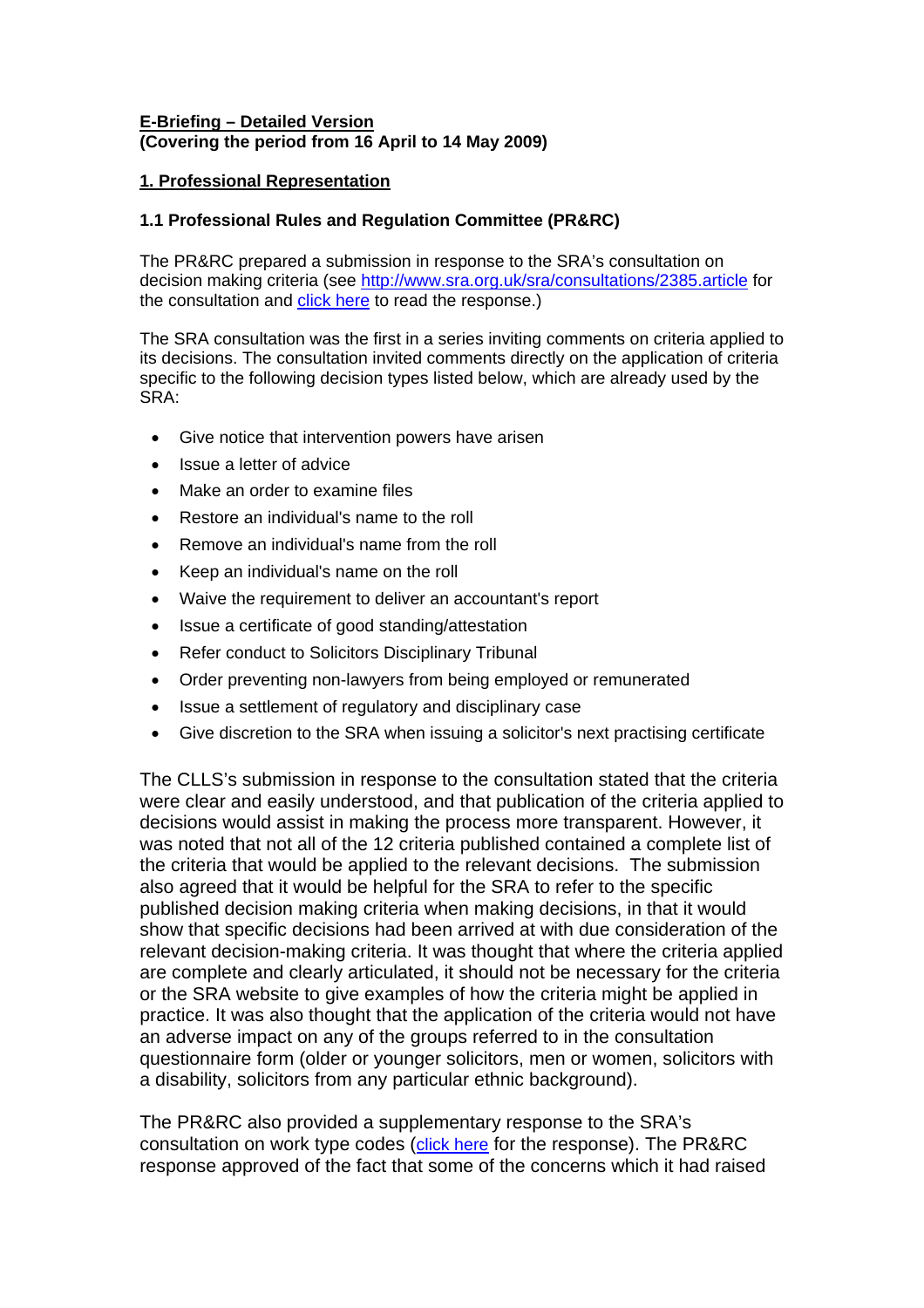earlier had been taken on board by the SRA and that the SRA had recognised that the initial list of work type codes was too long. It also suggested the addition of a few more work type codes (i.e banking/international capital markets, competition/anti-trust, and pensions), and also sought clarification on the application of some of the proposed codes.

The PR&RC also responded to the SRA's Consultation Paper on the ["Use of](http://www.sra.org.uk/sra/consultations/2406.article)  [enhanced investigatory powers"](http://www.sra.org.uk/sra/consultations/2406.article) (See

([http://www.sra.org.uk/sra/consultations/2406.article\)](http://www.sra.org.uk/sra/consultations/2406.article) for the consultation paper and [click here](http://www.citysolicitors.org.uk/FileServer.aspx?oID=576&lID=0) for the response).

The SRA consultation stemmed from the powers granted under the Legal Services Act 2007 to the SRA to require solicitors and others to explain their conduct and to produce documents. The consultation was on how the SRA proposes to use the new powers (and not about the powers themselves, which have been provided by statute). The Legal Services Act 2007 has extended and modernised the existing powers so as to give additional rights to the SRA to pursue its investigations and also to extend these powers to third parties and to regulated persons. The policy statement attached to the paper covered three powers, namely:

- The power to require a regulated person to provide information section 44B
- The power to require a requiated person to attend to provide an explanation  $$ section 44BA
- The power to require any person to provide information this can only be done if the SRA obtains a court order – section 44BB

The SRA's draft policy statement regarding the use of enhanced investigatory powers set out the practice and processes which govern the SRA's use of the investigatory powers, namely Section 44B – "Provision of information and documents by solicitors etc", Section 44BA – "Power to require explanation of document or information" and Section 44BB – "Provision of information and documents by other persons" (as above).

The CLLS response made a number of detailed comments in regards to the proposals, and stated generally that:

Like all powers, the [enhanced investigatory powers] need to be exercised with caution, respecting the rights of the affected person. With that in mind:

- 1. The draft policy statement is insufficiently clear/helpful on rights of review or appeal. "Penal" Court documents/Orders explain what the recipient is required to do and what they should do if they disagree with the Order. At a policy level, a similar open approach should be taken by the SRA.
- 2. In relation to paragraph 5, it is unclear why it is said that a power is likely to be used frequently on the basis that it is proportionate because it does not involve major cost or inconvenience. Cost and inconvenience are together only one measure of proportionality. The SRA's approach should include consideration of other factors, for example, whether the requirement affects the confidentiality of any party, the seriousness of the alleged infringement and the steps taken by the practitioner to assist the SRA. In any case, it may not be for the SRA to judge cost or inconvenience. Compliance may be very costly in larger or more complex matters or very inconvenient to a busy sole practitioner.
- 3. In relation to paragraph 12 (c), the general exclusion of the advance provision of questions is unhelpful and inappropriate to an investigation of which the interviewee is unaware, unless it is thought that the provision of questions will lead to the investigation being obstructed or evidence being destroyed. It would be more helpful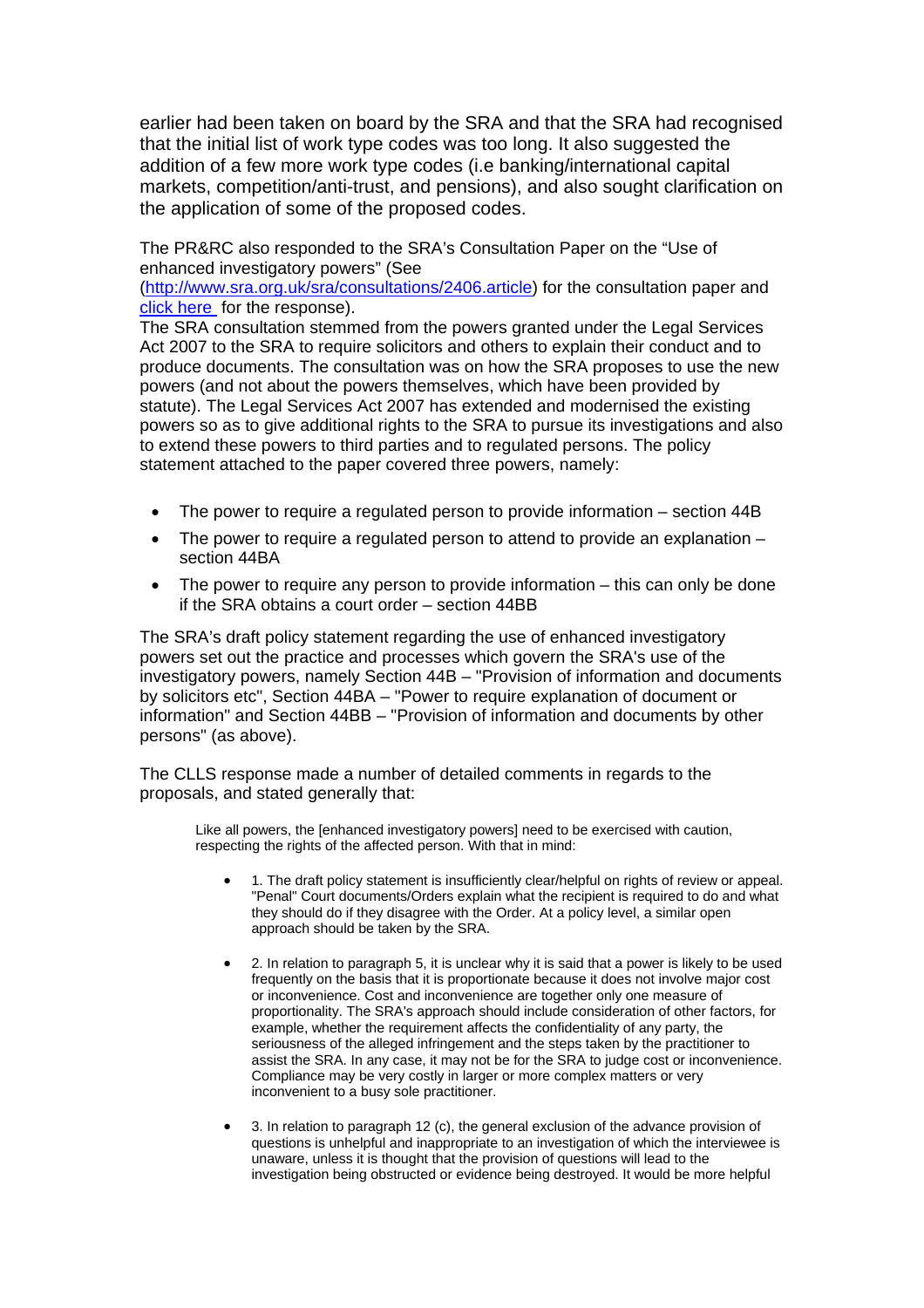to allow interviewees to prepare for interviews by having questions in advance or at least a summary of the topics on which questions will be asked.

### **2. Specialist Committees & Working Groups**

### **2.1 Company Law/Financial Law Committees**

Guidance on the execution of documents at a virtual signing or closing has been prepared by a joint working party of The Law Society Company Law Committee and The City of London Law Society Company Law and Financial Law Committees (the JWP) [\(Read the guidance.](http://www.citysolicitors.org.uk/FileServer.aspx?oID=571&lID=0)) The purpose of the Guidance is to record a (nonexhaustive) range of options available to parties when executing documents at 'virtual' signings or closings (i.e. where some or all of the signatories are not physically present at the same meeting). **This Guidance is not intended to imply that virtual signings and closings cannot, or should not, be conducted in other ways**. The Guidance is simply intended to facilitate virtual signings and closings, in the light of the *R (on the application of Mercury Tax Group and another) v HMRC*  [2008] EWHC 2721) (*Mercury*) case. This Guidance is relevant for virtual signings and closings of documents governed by English law.

The Guidance looks at the relevant statutory and other legal requirements for deeds, real estate contracts, guarantees and simple contracts, sets out three possible options for "virtual" signings and closings, and examines the situation of where a contracting party cannot attend the signing/closing meeting in person.

## **2.2 Litigation Committee**

The Litigation Committee responded to the Ministry of Justice's consultation paper 04/2009 on controlling costs in defamation proceedings (see [http://www.justice.gov.uk/consultations/docs/controlling-costs-in-defamation](http://www.justice.gov.uk/consultations/docs/controlling-costs-in-defamation-proceedings-consultation-paper-web.pdf)[proceedings-consultation-paper-web.pdf](http://www.justice.gov.uk/consultations/docs/controlling-costs-in-defamation-proceedings-consultation-paper-web.pdf) for the consultation paper and [click here](http://www.citysolicitors.org.uk/FileServer.aspx?oID=568&lID=0) for the response). The consultation paper stated in its Executive Summary that:

1. The high levels of legal costs incurred in defamation and some other publication related proceedings have been the subject of criticism and debate in the courts and Parliament where, in particular, it was considered by the Constitutional Affairs Select Committee's inquiry into Compensation Culture in 2006.

#### And

4. This paper seeks views on measures to control costs better in this area, taking account of the proposals submitted by media organisations and other interested parties in response to earlier consultations. These measures are:

A. Limiting recoverable hourly rates;

B. Mandatory costs capping or consideration of costs capping;

C. Linking recoverability of ATE Insurance premiums to notification to the other party and introducing a period of non-recoverability post notification; and

D. Requiring the proportionality of total costs to be considered on cost assessments conducted by the court.

The Committee's response pointed out that costs are already controlled:

The reasonableness of costs incurred in all civil proceedings is assessed by the courts under the provisions of the Civil Procedure Rules and administered by specialist costs judges. Furthermore, where costs are granted on a standard basis, any doubt about reasonableness of work done will be resolved in favour of the paying party. The courts can cap costs under the new rules agreed by the Civil Procedure Rule Committee, introduced on 6 April 2009.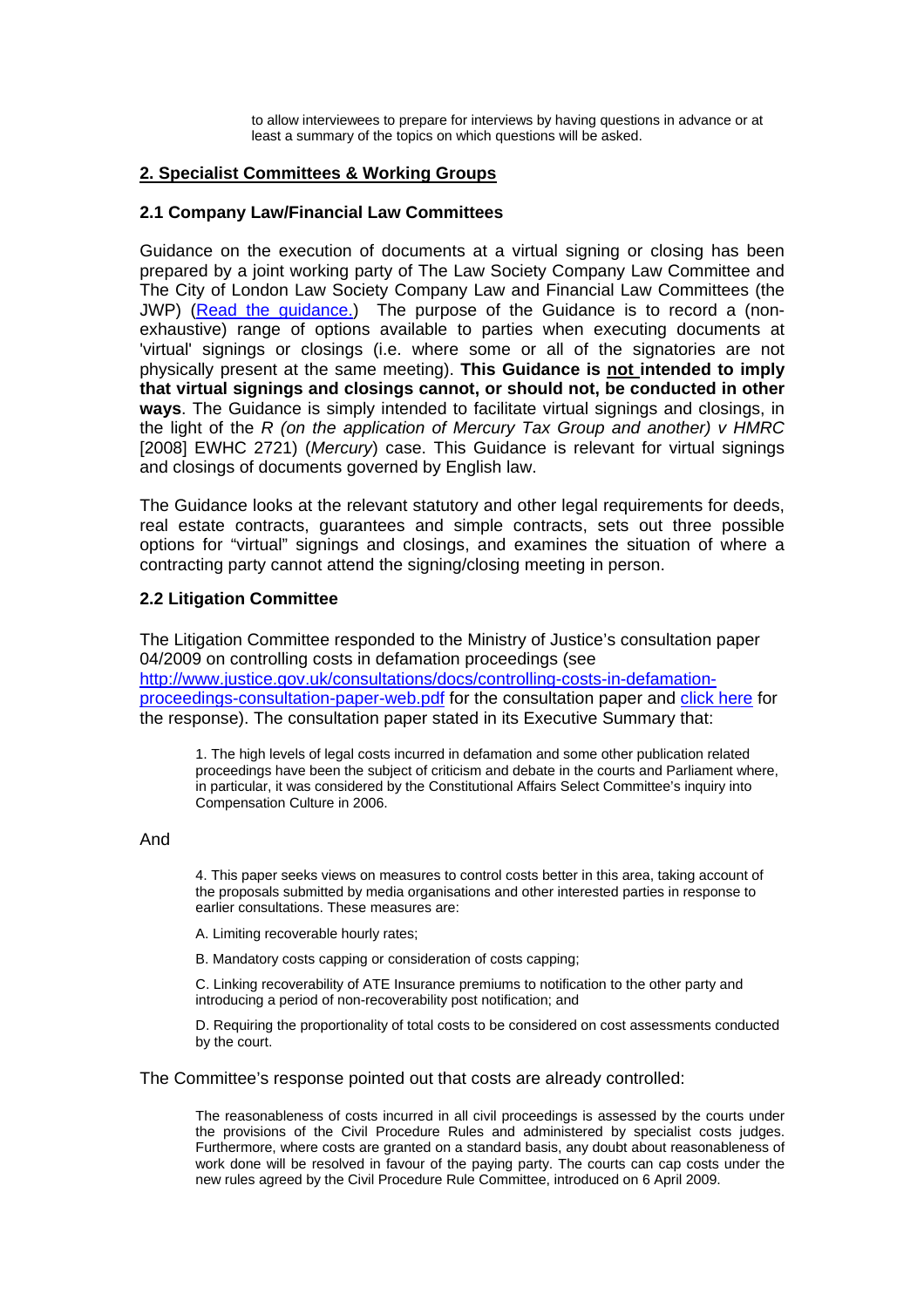The submission also stated that "[a] cap on costs would require claimants to cover the shortfall, the prospect of which might deter the less wealthy from seeking to assert their legal rights in the first place, and could reduce lawyers' willingness to act" and that "Capping costs in defamation proceedings would grant defendants special privileges at the expense of claimants". The submission also stated that "the ability of those damaged to sue and recover their legal costs is operating as the only brake on a powerful media".

### **2.3 Regulatory Law Committee**

The Regulatory Law Committee responded to the FSA's Discussion Paper 09/1 "Temporary short selling measures" (see [http://www.fsa.gov.uk/Pages/Library/Policy/DP/2009/09\\_01.shtml](http://www.fsa.gov.uk/Pages/Library/Policy/DP/2009/09_01.shtml) for the discussion paper and [click here](http://www.citysolicitors.org.uk/FileServer.aspx?oID=575&lID=0) for the response).

### As the Discussion Paper states:

When we introduced the [temporary short selling measures in relation to stocks in UK financial sector companies], we said we would conduct a comprehensive review of short selling – and this Discussion Paper (DP) sets out our analysis and conclusions. The review has sought to cover all the key issues in this area, as we saw them, including the issue of short selling in stocks of companies undertaking rights issues; we introduced disclosure requirements regarding short positions in companies undertaking rights issues on 20 June 2008.

The Committee's response dealt with a number of the issues raised in the Discussion Paper, and in the main focussed on the issues which had legal as well as market implications. It stated that:

- It appeared to be of critical importance that the FSA should maintain its close involvement in, and coordination with, regulatory initiatives relating to short selling, both at European level and internationally.
- A consistent set of short selling measures across European and other significant global markets is a priority, and that achieving this should be a key objective of the FSA. The paper therefore welcomed and supported the FSA's endorsement of the desirability of seeking an international consensus on the short selling regime and at a minimum, a more harmonised approach within the EEA. Furthermore, In view of the work being carried out by both IOSCO and CESR, in which the FSA has been closely involved, the paper strongly encouraged the FSA to defer any final decisions on the issues under discussion pending the outcome of that work, in order to ensure a fully coordinated European regulatory response, and to minimise disruption and cost to market participants.
- Considering that the temporary regime is due to expire at the end of June, it would be helpful if the FSA was able to provide as early an indication as possible as to what action it intends to take at that point.

The document also responded to the specific questions mentioned in the discussion paper, namely:

- Prohibition on short selling questions 1 to 6
- Powers to intervene in cases of emergency question 7
- Additional constraints on short selling questions 8 to 10
- A permanent disclosure regime on a proper statutory footing
- The benefits of transparency around short selling question 11